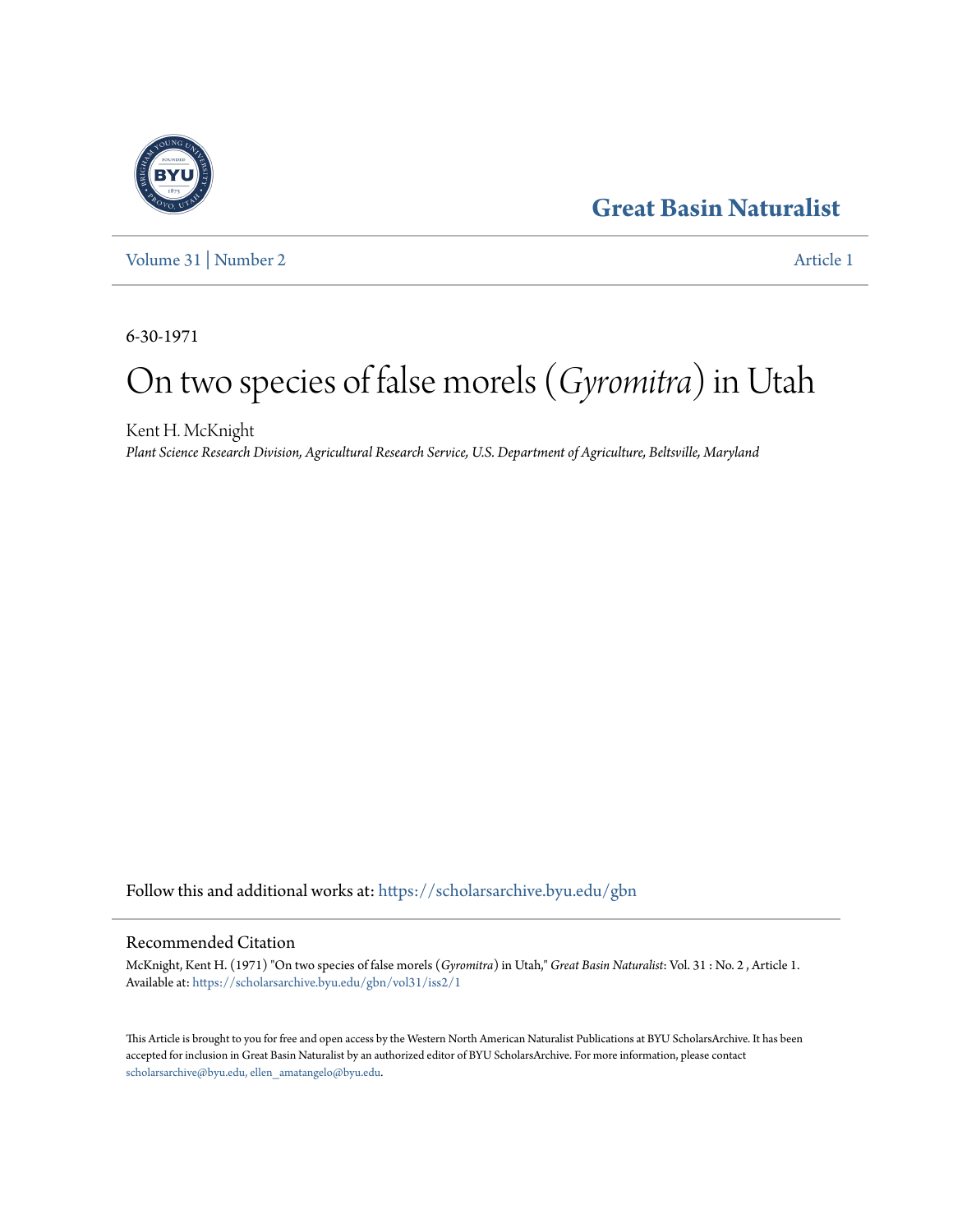## The Great Basin Naturalist

PUBLISHED AT PROVO, UTAH, BY Brigham Young University

|  |  |  | VOLUME 31 |  |
|--|--|--|-----------|--|
|  |  |  |           |  |

#### June 30, 1971  $N_0$ , 2

#### ON TWO SPECIES OF FALSE MORELS (GYROMITRA) IN UTAH

#### Kent H. McKnight<sup>1</sup>

The "Giant Helvella," Gyromitra gigas (Krombh.) Quel., is well known to collectors of spring mushrooms at high elevations in the Rocky Mountains. Although there are conflicting claims regarding its edibility, it is often collected for food. Study of dried specimens in various herbaria throughout North America and some from Europe, as well as numerous fresh collections from the United States, reveal two different species that are commonly called *Gyromitra* gigas. The second species is here referred to as Gyromitra fastigiata  $K$ rombh.) Rehm. Although the two may look alike macroscopically, they are readily distinguishable on spore characteristics, with  $\ddot{G}$ . fastigiata having broadly fusiform spores with well-developed apiculi.  $Gyr\ddot{\,}$  gigas has more elliptic spores with little or no apiculi. The two North American species fit quite well the descriptions given by Krombholz (1832) for his two species of *Helvella*. Since there appear to be no holotypes extant, final disposition of these two entities must await their more critical study in central Europe where the one which Krombholz called H. gigas appears to be uncommon. Detailed descriptions follow for the two species, based on study of fresh collections as well as specimens from herbaria listed below. Differences between G. gigas and G. fastigiata and other species with which they are confused will be explored. Loans or use of facilities by the following institutions are gratefully acknowledged: Botanical Department of the National Museum, Prague (PR); Brigham Young University (bry); Colorado State University (cs); Cornell University (cup); Forest Disease Laboratory, U.S. Forest Service, Laurel, Md. (вғоґ.); Harvard University (ғн); Institut für Spezielle Botanik der Eidg. Technischen Hoschschulle, Zurich (z $\tau$ ); Naturhistorische Museum, Vienna (w); New York Botanical Garden (NY); Oregon State University (osc); Plant Research Institute, Canada Department of Agriculture, Ottawa (p $A$ om); San Francisco State College (s $F$ ); University of Michigan (mich) ; University of Tennessee (tenn):

<sup>&#</sup>x27;Plant Science Research Division, Agricultural Research Service, U. S. Department of Agriculture,<br>Beltsville, Maryland 20705.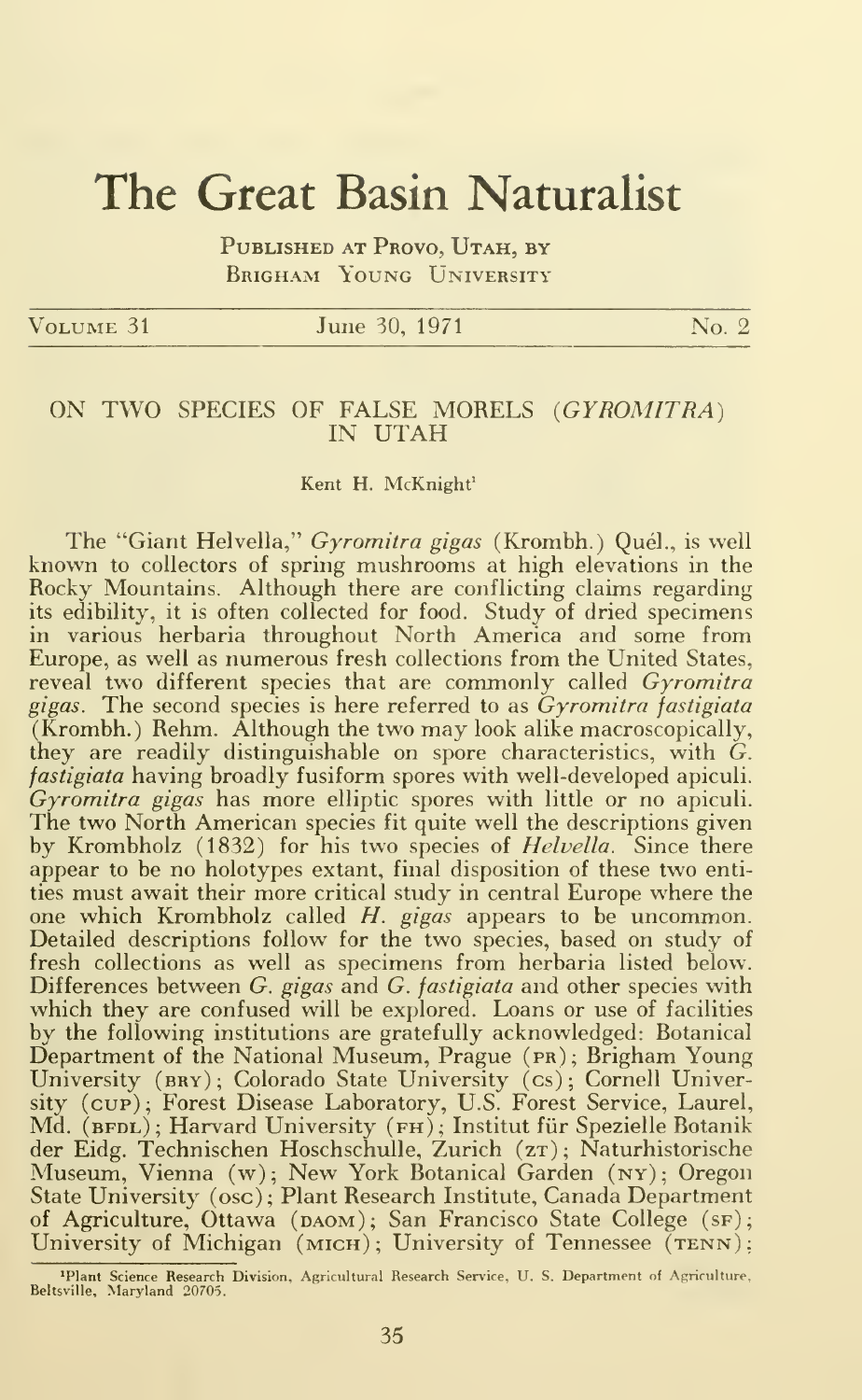and the University of Toronto (TRTC). Color names in small caps follow Kelly and Judd (1955).

#### Gyromitra fastigiata (Krombh.) Rehm.

#### Fig. <sup>1</sup>

#### Gyromitra fastigiata (Krombh.) Rehm. 1896. Die Pilze in Rabenh., L. Krypt.- Fl. Deutschl., Oster., Schw. 2nd Ed. 1:1194.

Ascocarp stipitate, shape irregular but roughly globose to ellipsoid, 3.5-9.0 cm in diameter, receptacle everted, wrinkled to convoluted and lobed, outer surface adnate with the stipe and in places inter grown with it,  $0.5$ -2.0 mm thick, hymenium  $\Delta R$  GRAYISH YELLOW  $(2.5Y\,6/5)$  to strong yellowish brown  $(10YR\,5/6)$ , strong **brown** (7.5YR 4/6), or MODERATE BROWN (7.5YR 4/5 to 6YR 3/4): excipulum white. Odor and taste not distinctive. Stipe thick and fleshy, hollow with several anastomosing channels, even or expanded downward, 1.5-5.0 x 2.5-8.0 cm, longitudinally ribbed with rounded ribs, surface white or nearly so, glabrous to minutely furfuraceous.

In section, hymenium  $350-450 \mu$  thick; subhymenium indistinct, 100-150  $\mu$  broad, consisting of textura intricata having protoplasm which stains dark in lactofuchsin and in cotton blue and including scattered oleiferous hyphae; medullary excipulum indistinctly  $2\overline{z}$ layered, the upper layer,  $200-250$   $\mu$  thick, of compact textura intricata, gradually becoming less compact outward, the lower, less compact layer 800-1200  $\mu$  thick, of very loose textura intricata; ectal excipulum 2-layered, the inner layer  $170-200 \mu$  thick, consisting of compact, much interwoven textura intricata, the outer layer,  $75-\frac{95}{10}$   $\mu$ thick, consisting of loose, radially oriented textura intricata tending to textura porrecta, hyphae 8-15  $\mu$  in diameter, terminal cells variable in shape, clavate to cylindrical or ventricose and sometimes capitate; conspicuous oleiferous hyphal segments scattered through subhymenium and medullary excipulum. Asci cylindric, contorted and tapered gradually at the base,  $360-415 \times 14-20 \mu$ , J-, protoplasm of young asci strong orange yellow (near  $7.5YR$   $7/12$ ) in Melzer's solution. Ascospores fusiform to narrowly elliptic, flattened in one view, hyaline, typically with one large central guttule and two smaller terminal guttules, apiculate, smooth at first but soon orna mented with a very faint to distinct, low, complete reticulum of narrow, closely spaced ridges,  $(21)$  23.5-32.0 x 10-14  $\mu$ , apiculi truncate to broadly rounded, 1-3  $\mu$  long. Paraphyses tips cylindric to clavate, sometimes tending to be capitate, dull ochraceous brown in H<sup>2</sup> 0, fading rapidly to dull grayish yellow in KOH, darker (dull ochraceous brown) on dried specimens revived in KOH, BRIGHT YELLOW (2.5Y 8.5/6) when revived in Melzer's solution, 7-12  $\mu$ across at apex, 4.0-5.5  $\mu$  in diameter below.

HABIT, HABITAT, AND DISTRIBUTION.—Solitary to gregarious; on soil in hardwood or mixed hardwood-conifer forests, in valleys or lowlands; Atlantic Seaboard to Utah, Oregon, Idaho, and Washington.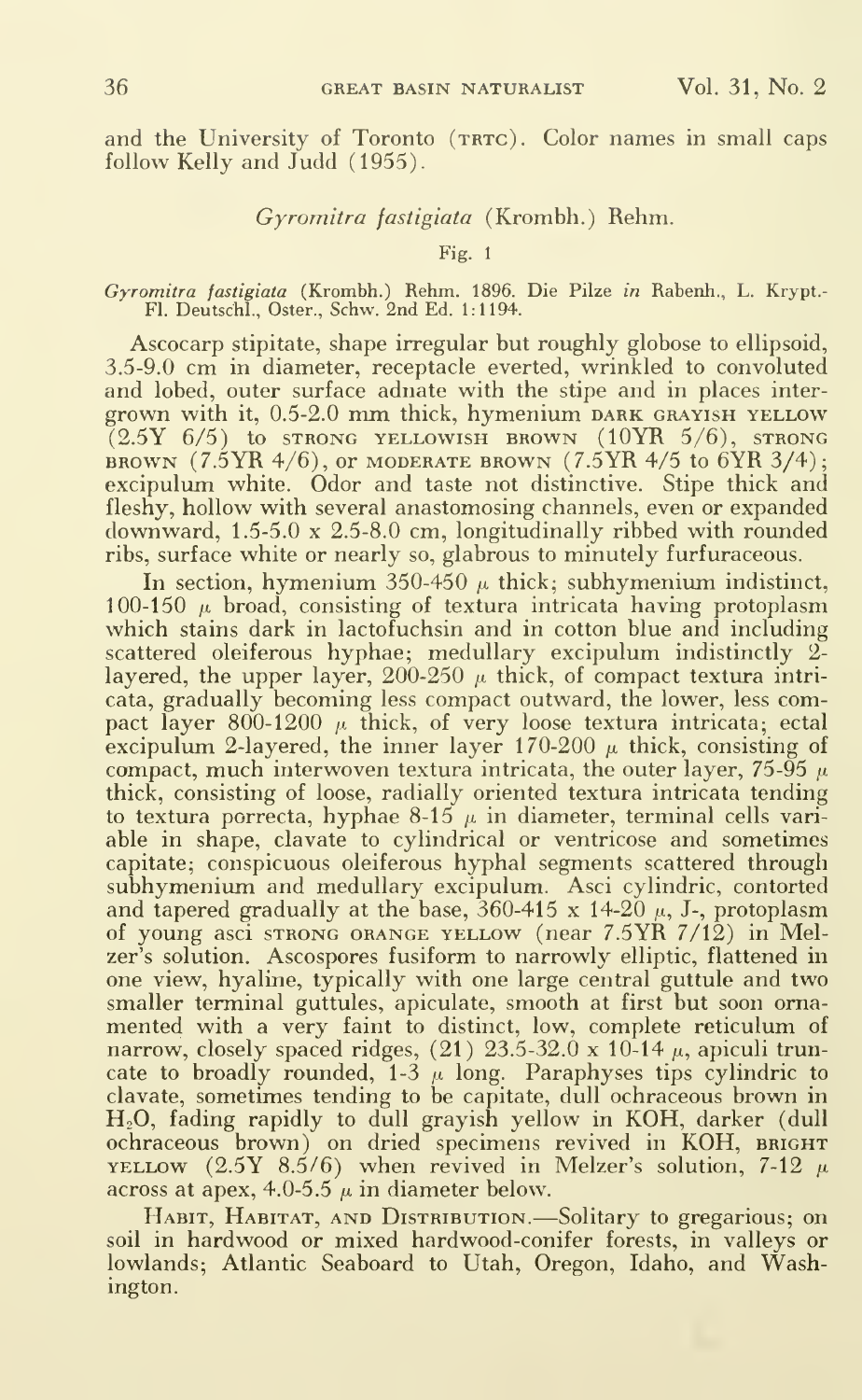

Fig. 1. *Gyromitra fastigiata*, apothecia and ascospores. a, b. apothecia, X  $\frac{1}{2}$ . c. ascospores, X 1,000.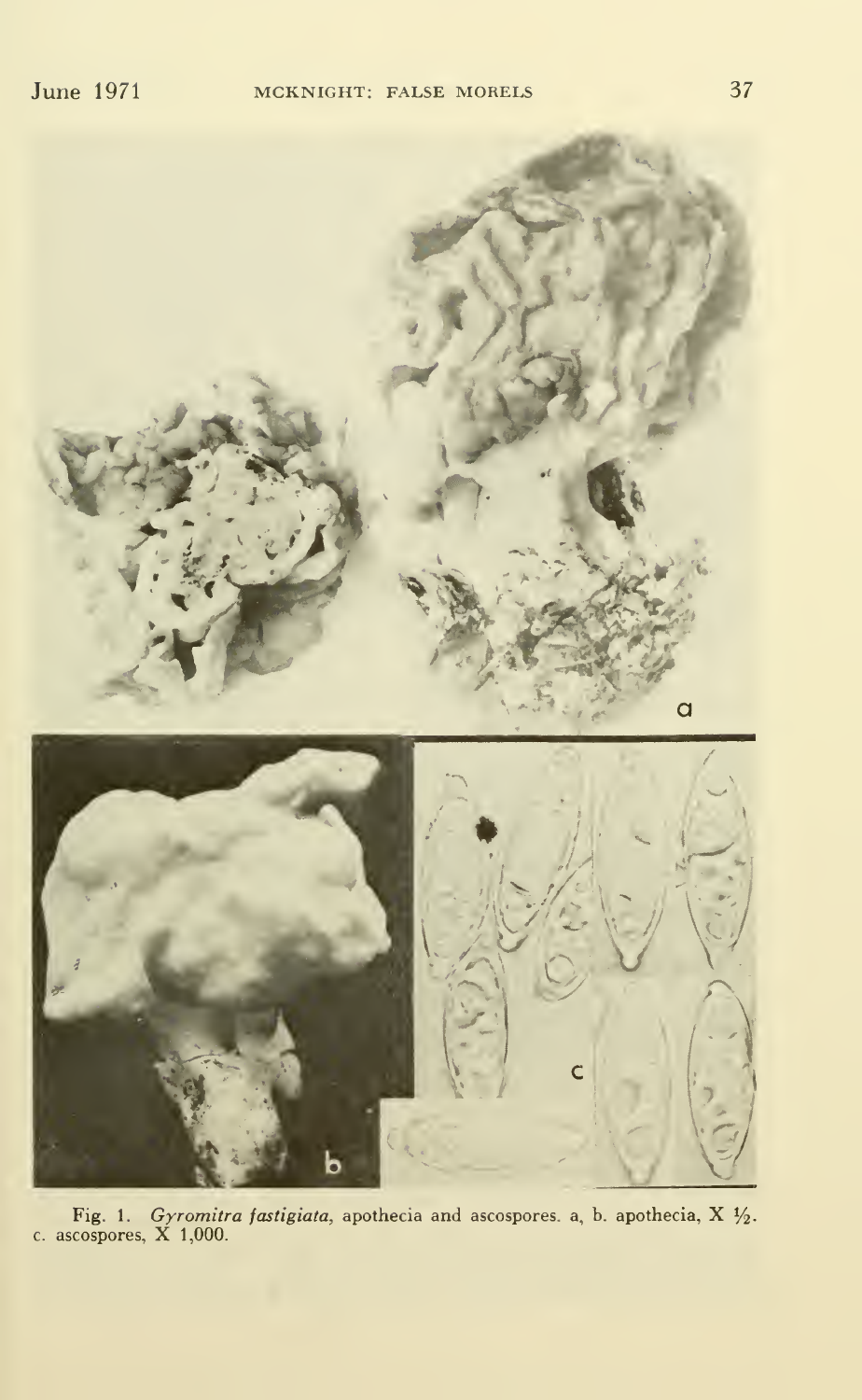Collections Studied.—CANADA: Ontario: Bell 17.V.1931, 7.V.1933 (TRTC), Elliott 61-53, 61-54, Groves 22.IV.1953, Horner 3.V.1953, Odell 30.V.1929, Savile and Parmelee 29.IV.1955 (DAOM). Quebec: Dupret-Lloyd 32476 (bpi), Hoare 3.V.1953, Horner 17.V.1954 (daom). CZECHOSLOVAKIA: Charvat IV.1943 (pr), v. Höhnel A5909 (FH), Kotlaba 10.V.1970, Landkammer 21.IV.1944, Svrcek 19.111.1961, 3.IV.1966 (pr). FINLAND: Karsten 721 (bpi and cup). FRANCE: Patouillard 4858 (FH). SWEDEN: Lund, and Nannf. Exs. 1353 (bpi and pr), Melderis 15.V.1946, 13.V.1949  $\rm (p_{AOM}),$  Romell  $\rm 25.V.1896$   $\rm (c\bar{c}$  . SWITZERLAND: Horak  $\rm \hat{2}.VI.1964$  (z $\rm \tau$  and  $\rm \texttt{BPI}$ ), J.  $\rm \hat{P}eter$  16. $VI.1965$  (z $\rm \tau)$ .  $\rm \textbf{UNITED}$ STATES: IDAHO: Grand 17.V.1967 (TRTC), Wehmeyer 23.VI.1920 (mich). Kentucky: Fink 10745 (cup). Maryland: Blevins 13.VI.1935, Cash 14.IV.1935, Lakin-Lloyd 15161, McKnight 11727 (BPI). Miller 8274, 8275 (BFDL and BPI). MASSACHUSETTS: Thaxter 624 (fh). New York: Atkinson V.1901, Coppellini 21.V.1953, Korf 2628, 43900, McCaughy 4.V.1905 (cup), McKnight 10766 (bpi), Peck-CUP 5-21, Peck-CUP 5-22, Peck-CUP 5-23, Petry 537, Reddick  $5.V.1907$  (CUP). NORTH CAROLINA: Whetzel, et al.  $5.IV.1940$  (CUP). OHIO: Walters 1942 (NY). OREGON: Denison 3299 (OSC). UTAH: Rhoads 24.VI.1945 (bpi). Virginia: Yechelson 29.111.1930, Mc-Knight 10722, Schlatter 12.IV.1925 (BPI). WEST VIRGINIA: Nuttall  $11.\check{IV}.1895$  (cup).

Observations.—<sup>A</sup> distinctive characteristic of the species is its broadly fusiform, 1- to 3-guttulate spores having well-developed apiculi which are truncate to broadly rounded at the apex (Fig.  $\text{fc}$ ).

#### Gyromitra gigas (Krombh.) Quel.

#### Fig. 2

Gyromitra gigas (Krombh.) Quél. 1873. Champ. Jura Vosg. 2. In Mém. Soc. Emul. Montbeliard Ser. II, 5:338.

Ascocarp stipitate, irregular in shape but roughly globose to ellipsoid,  $(1x5)$  5-18 cm across, receptacle everted, strongly convolute with outer surface appressed against the stipe and sometimes interwoven with it,  $1.5-\hat{2}.\overline{5}$  mm thick; hymenium strong YELLOWISH BROWN (near  $7.5\text{YR } 5/6$ ) to strong brown (7.5YR 4/6) or moderate BROWN  $(7.5 \text{YR} 4/4)$ ; excipulum white or nearly so. Odor and taste not distinctive. Stipe thick and fleshy, hollow with several anasto mosing channels, even or expanded toward the base, 2-14 x 3-15 cm, longitudinally ribbed with rounded ribs, surface white or nearly so.

In section, hymenium 380-450  $\mu$  thick; subhymenium indistinctly differentiated from medullary excipulum,  $150-200 \mu$  broad, consisting of compact textura intricata and containing numerous oleiferous hyphae; medullary excipulum 650-750  $\mu$  thick, of textura intricata which is progressively more compact toward the subhymenium and less compact toward the ectal excipulum, hyphae 7-13  $\mu$  in diameter; ectal excipulum poorly differentiated,  $150-250 \mu$  thick, consisting of an outer layer about  $80-100 \mu$  broad, of filamentous cells (textura por-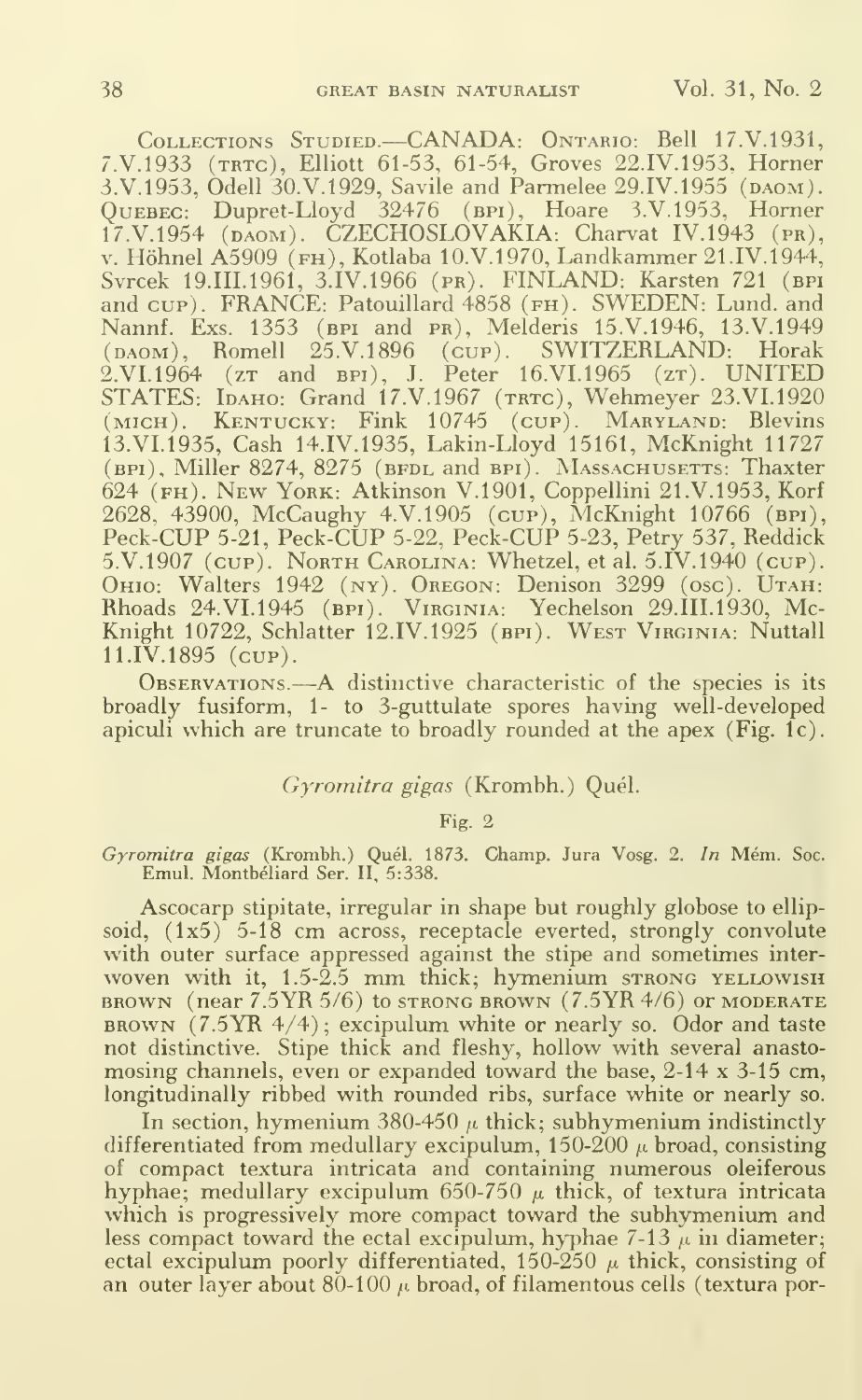

Fig. 2. Gyromitra gigas, apothecia and ascospores. a, b. apothecia,  $X \frac{1}{2}$ . c. ascospores, X 1,000. d. the same ascospores at two levels of focus, X 1,000.

recta) and a more compact inner layer tending toward textura angularis about 100-150  $\mu$  broad, terminal cells clavate, 5.5-8.0 x 23-28  $\mu$ . The outer layer is visible only around the margin, as it soon becomes crushed and partially or wholly eroded away. Asci cylindric, contorted at the base, 350-400 x 18-24  $\mu$ , J-, young asci and immature spores strong orange yellow (near  $7.5\,\mathrm{YR}$   $7/12$ ) in Melzer's solution. Ascospores hyaline, eliptic, typically flattened on one side,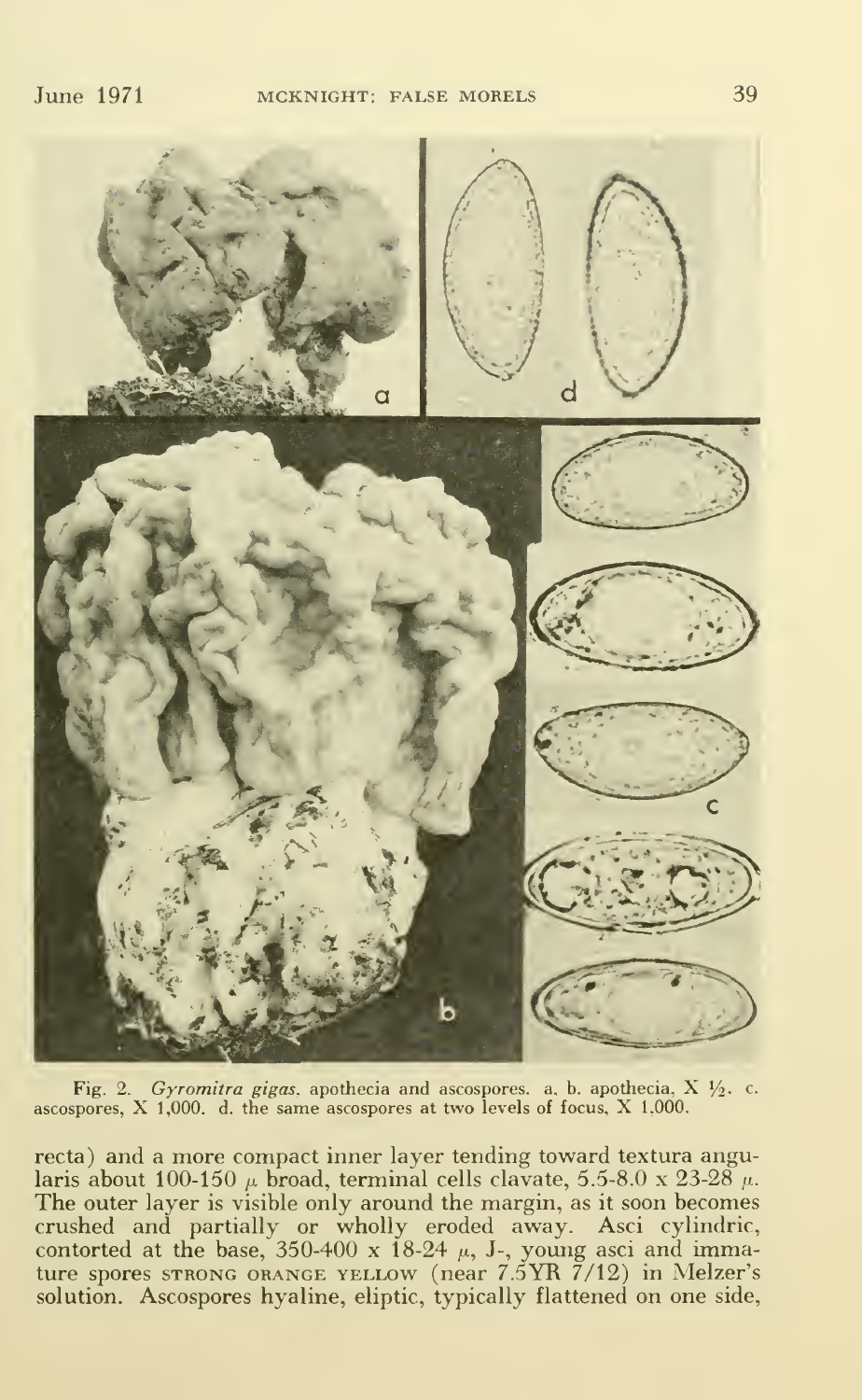1-3 guttulate. smooth or very faintly roughened with an incomplete reticulum, (21.4) 24.3-35.8 (37.5) x (9) 10.7-15.8  $\mu$ , apiculus very short and truncate or more often broadly rounded, or lacking,  $0-1.1 \mu$ long. Paraphyses 2-4 septate above the branches, terminal cell cylindric-capitate, contorted,  $4-12$  *u* across, pale yellow (5Y 8.5/4) in Melzer's.

Habit, Habitat, and Distribution.—Solitary to gregarious, in early spring, on soil in conifer or mixed forests from the Rocky Mountains to the West Coast in North America, apparently rare in Europe, often found around melting snowbanks and sometimes de veloping to considerable size under the snow.

Collections Studied.—AUSTRIA: Melzer 30.IV.1967 (w). CANADA: BRITISH COLUMBIA: Melburn 663 (DAOM). UNITED STATES: CALIFORNIA: Breckon 425 (SF), Burdick (NY), Copeland 18.VI.1938 (BPI and FH), 10.VII.1938 (TRTC), VI.1951 (BPI and mich), Hanks 31.V.1964 (sf), Norman 5.V.1933 (bpi and fh), Sundberg 525, Thiers 11202, 16572, 16736, 16902, 19326, 19346, 19429, 19499, 19574, 19747, 19881, 19955 (sf). Colorado: Overholts 1829 (врі and NY), Overholts, Loch Vale, 1924 (NY). Ірано: Largent 410, Smith 65130 (sf), Wehmeyer 23.VI.1920 (mich), Weir 8123 (bpi, cup, and ny). Montana: Weir 4774 (bpi). Oregon: Denison 3423, 3679, 3686, 3691 (osc), Shaw, Baker, Ore., Whitead, Ashland, Ore. (NY), Weir 4771 (BPI). UTAH: Dublin 2615, Mc-Knight F258, F342, F5173, F5189, F5211, F5237, F6472 (bry), 11784, 11845, 11864, 11866, 11867, 11900, 11903, 11915, 11960 (bpi). Wyoming: McKnight 10128, 10183, 10338, 10350, 10351,  $10352$  (BPI), Peterson 47-60 (BPI and cs), Solheim and Cronin 2829  $(BPI and DAOM)$ .

Observations.—Spore shape distinguishes this species readily from G. fastigiata. Spores of G. fastigiata taper more toward the ends and have elongated, narrow apiculi giving them a distinctly fusiform shape  $(Fig, 1c)$ , while those of G. gigas have shorter, more rounded apiculi or none at all, resulting in a wider ellipsoid to oval shape (Fig.  $2c$ ). In some cases there is no evidence of an apiculus in  $\tilde{G}$ . gigas, while in others the only suggestion of an apiculus is a slightly thickened wall at one or both ends of the spore. Rarely the apiculus is truncate and depressed as in Discina leucoxantha Bres.; but in all cases, when present, it is much broader than in G. fastigiata. The habit of fruiting under or near melting snowbanks may be significant in distinguishing the two species also.

#### **Discussion**

In <sup>a</sup> single publication (1832) Krombholz described five new species of  $H\acute{e}lvela$  that apparently belong in  $G\gamma$ *romitra* Fr. (sensu Harmaja, 1969). He distinguished between them largely on characters of gross morphology and color of the ascocarp so that it has been very difficult for later workers to apply his names accurately to the species they find. However, with  $\tilde{G}$ , gigas and probably also with G. *fastigiata* he did give sufficient microscopic details for correct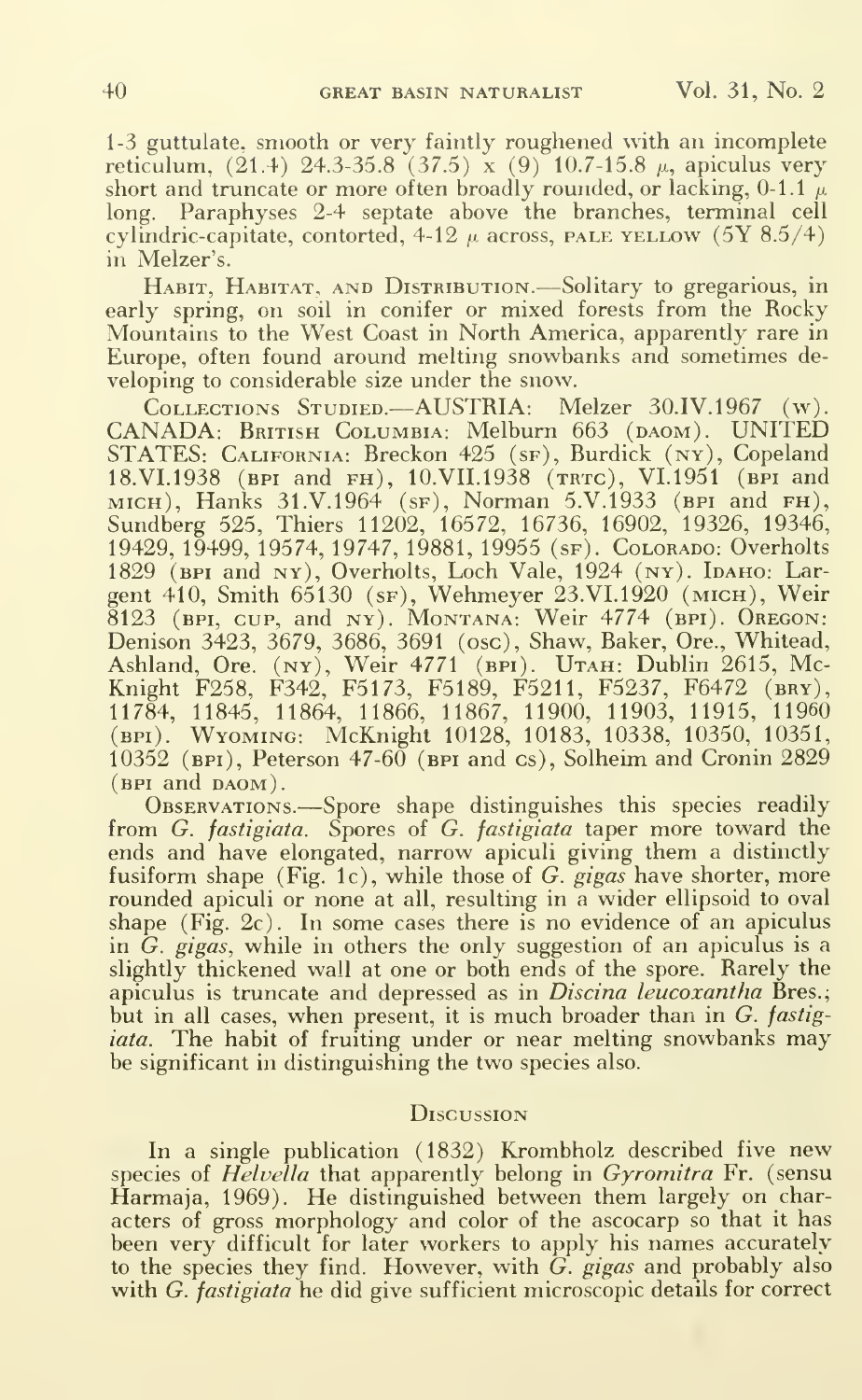identification, but it appears that quite generally the names have been applied incorrectly.

Krombholz stated that both species were found in the vicinity of Prague in early springtime. His descriptions specify a distinct dif ference in spore shape, as he described the spores of  $\ddot{G}$ , gigas as "gross" und volkommen oval," whereas spores of G. fastigiata are said to be "elliptisch-spindelformig." He did not illustrate the microscopic characters of G. *fastigiata* and his drawings of G. *gigas*, by themselves, are ambiguous since fine details of spore structure are not shown and since he shows both 1- and 2-guttulate ascospores. Most of the spores are shown with broadly rounded apices, although some are more or less pointed. It should be noted, however, that at the magnification used details of surface patterns and apiculus might not be discernible unless the original drawings were more accurate than those of Krombholz apparently were. No mention is made of an apiculus on spores of either species. However, if apiculi were in cluded in the description of spore shape, it would make the spores more nearly fusiform as Krombholz gives for the spore shape of G. fastigiata, rather than the oval shape he described for spores of gigas. The fact that he mentioned the 3-guttulate spores in G. fastigiata (and in this species only) clearly identifies it as a member of the caroliniana-gigas complex and refutes a possible identity with G.  $\emph{esculenta}$  (Pers.) Fr. This, together with the brief descriptions of spore shape in the two species cited above, convinces me that the species with more definitely fusiform spores having longer apiculi should be called *fastigiata*, although it is commonly known as gigas both in Europe and in America. Just how the epithet gigas came to be associated with a species having fusiform spores with welldeveloped apiculi is not clear, but Krombholz's mention of brownish ascus tips and <sup>a</sup> taste of fresh almonds for G. fastigiata may have discouraged use of this name for the common European species. Both his description and illustrations indicate a tricuspidate-lobed receptable which may not be consistently apparent. His reference to Flora Danica Plate 116 (Oeder, et al., 1766-1883) and his suggestion of a close relationship to Gyromitra infula (Schaeff. ex Fr.) Quél, may have encouraged the idea that G. fastigiata was a synonym of G. esculenta in spite of his description of 3-guttulate spores for  $G$ . fastigiata. Fresh specimens referable to this species, which <sup>I</sup> have studied, have no taste and I have not seen brownish ascus tips in any of the collections studied; however, if there is a European species in this complex having these characters and a consistently fastigiate form, then perhaps the American species, which lacks them, should have a new name. Until this is confirmed, however, I prefer to use Krombholz's species names as indicated above.

Quélet (1873) transferred Helvella gigas Krombh. to the genus Gyromitra Fr., giving no illustrations and such an incomplete description, based on macroscopic characters, that no one can be certain what species he had in mind. However, in his very brief synopsis of the genus he states, "Spore ovale, bi-ocellee." Later (1886) he listed  $G$ .  $curtipes$   $\mathbf{Fr.}$  as a synonym of  $G$ .  $gigas$ . Although, at the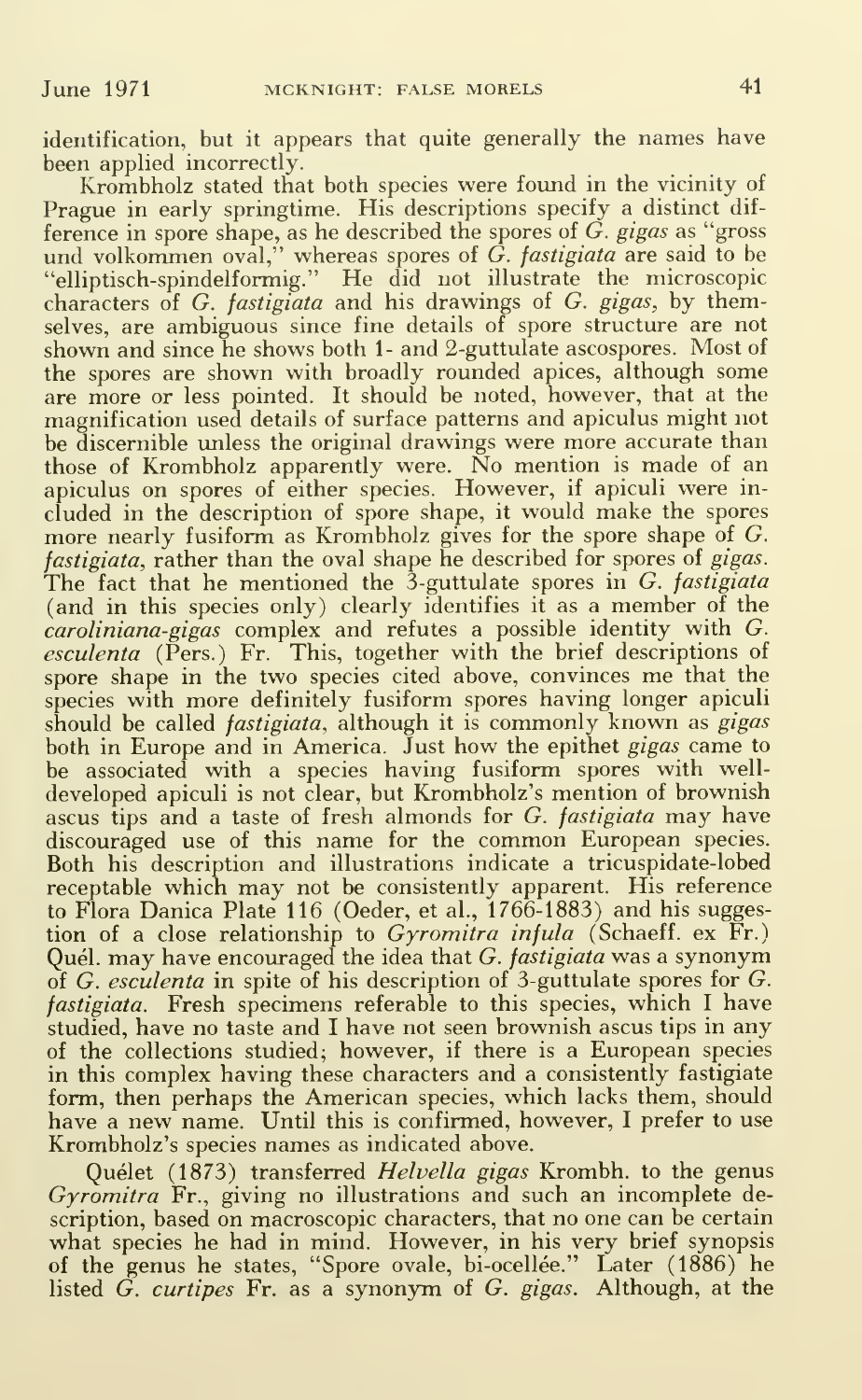time he transferred H. fastigiata Krombh. to Gyromitra, he recognized both species, Rehm (1896) illustrated the spores of G. gigas with narrow, pointed apices and described them as "breit spindelförmig," which is very nearly identical with Krombholz's description of the spores of  $H$ , *fastigiata*. Thus it seems that the species concepts of Krombholz were not clearly understood from the time the two species were first included in  $Gyromitra$ . Since my objective here is to elucidate species concepts, the broader argument of generic limits will not be entered, except to say that  $Gyr<sub>omitra</sub>$  appears to be the best genus for these two species. After they were transferred to Gyromitra Fr., later workers have quite consistently given G. fastig iata as a synonym of G. gigas.

The confusion between these and related species is very complex, as indicated by the following resume of only a few of the many reports concerning them. Cooke (1879) illustrated the spores of  $G$  gigas as broadly fusiform with distinctly pointed ends quite different from those published with Krombholz's original description and quite like those Krombholz described for  $G$ , fastigiata, but which he did not illustrate. According to Phillips (1893), Cooke's figure was drawn from a specimen in the Berkeley herbarium at Kew. Velenovsky (1920-1922) described and illustrated both species, but he depicted the G. fastigiata kind of spores for G. gigas, and for G. *fastigiata* he showed spores of the type found in  $G$ . esculenta. Lohwag (1966) recognized that material which he collected had the fusiform spores of G. fastigiata, as he reproduced Krombholz's original description and illustrations of that fungus; but he was apparently persuaded by Maas Geesteranus that it was identical with G. caroliniana (Bosc ex Fr.) Fr.  $\lceil =N\rceil$ eogyromitra caroliniana (Bosc ex Fr.) Imai], a species which actually has quite different spores. Boudier (1905) did not report G. fastigiata; but he described and illustrated, separately,  $G$ , gigas and  $\tilde{G}$ , curtipes Fr. and showed spores of the  $G$ . *fastigiata* type for both of them, while stating that  $\dot{G}$ . curtipes may be just a young stage of G. gigas. Seaver (1928) likewise failed to mention  $G$ . fastigiata and regarded both  $G$ . gigas and G. curtipes as synonyms of Helvella caroliniana. Later  $(1942)$ he stated his dissatisfaction with Imai's (1938) separation of G. gigas and G. caroliniana and recommended that more field work was necessary to resolve the problem. In the latter <sup>I</sup> strongly concur. His illustrations of spores (Seaver, 1942) are not representative of either G. gigas or G. fastigiata but appear to be G. caroliniana or G. costata Schw. ex Cke. In detailing the effects of KOH on species of *Helvella*, Kanouse (1948) did not mention its distorting effect on ascospores (McKnight, 1968). She described the ascospores of H. gigas as smooth and indicated as preference for the illustration of Bresadola (1932) over that of Boudier (1905-1910) in interpreting the species. Both authors show strongly apiculate spores, as found in G. fastigiata, but Bresadola shows them without surface ornamentation.

Benedix (1969) writes of the typical gigas apiculus ("die durchweg typische gigas-anhängsel") with reference to the strongly apiculate-spored species which  $\vec{I}$  call *fastigiata* and treats  $H$ . *fastigi*-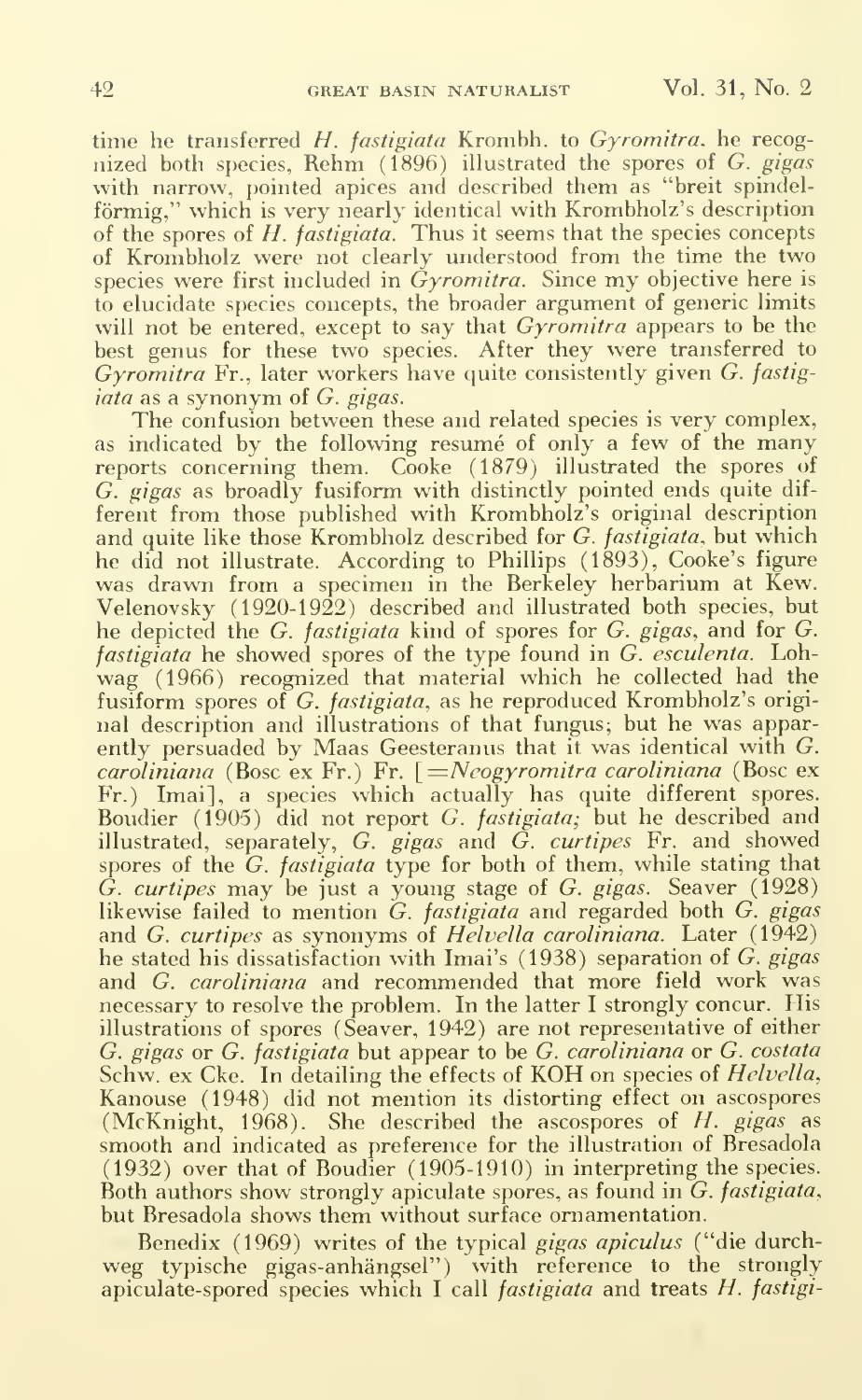ata Krombh. as a synonym of the American species, Neogyromitra caroliniana (Bosc ex Fr.) Imai. The latter appears to be a rare species in America, not clearly differentiated at this time from Gyromitra costata Schw. ex. Cke. and quite widely confused with a much more common species, *Gyromitra brunnea* Underwood  $I = Helvella$ *underwoodii* (Underw.) Seaver]. Although inadequate details are<br>given, Smith (1963) is the only recent author, to my knowledge, who has correctly distinguished G. brunnea and G. caroliniana. The spores of these two American species are very much alike and quite different from those of Krombholz's two species being considered here. Nannfeldt (1932) considered G. fastigiata, G. curtipes Fr., and G. labyrinthica Fr. all as synonyms of Neogyromitra gigas (Krombh.) Imai. His description of the ascospores of N. gigas is more like Krombholz's  $H$ . fastigiata than  $H$ . gigas, and the specimens at BPI and PR in the Lundell and Nannfeldt exsiccati confirm this. Fries's original descriptions of *G. curtipes* (1866) and *G. labyrinthi* $ca$  (1871) give neither illustrations nor written details of the ascospores needed to determine their possible affinity with  $G$ . gigas and  $\tilde{G}$ . fastigiata. On the basis of gross morphology Fries  $(1871)$  indicated a close similarity of G. *labyrinthica* with G. *esculenta* and G. caroliniana. He placed labyrinthica and caroliniana in <sup>a</sup> separate subgenus, Lacunaria. His illustrations of G. curtipes show a fungus very different in color from the other *Gyromitra* species and very much like a variety of Discina olympiana Kan. reported recently from Wyoming (McKnight, 1969) and possibly also comparable to Pilat's (1953) pallid variety of Gyromitra infula.

The collections reported here fall into two distinct categories as far as spore shape is concerned. These correlate very well with the descriptions given originally by Krombholz for Helvella gigas and H. fastigiata and permit easy separation of the two species (Figs. 1c, 2c). The fact that the two species have been regarded as one by most observers since their original descriptions by Krombholz tends to obscure the differences which actually exist between them. This is especially true with regard to gross morphology, since many col lections have changed on drying so much that the dried specimens give little information about their original form. Having recognized spore differences as a practical criterion for separation of the two species, one can begin to make meaningful observations on other characters such as size, shape, color, and ecology.

These two species appear to have different ecological requirements, as indicated by their distribution in North America (Fig. 3). On the basis of the collections cited here, Gyromitra gigas appears to be restricted to the mountains of the West, while  $G$ . *fastigiata* appears to be primarily an eastern species, although a few collections of it were taken in Utah, Oregon, Idaho, and Washington. It remains to be seen just how far north and south  $G$ . gigas extends in the western mountains and how common G. fastigiata is in the West and particularly in the Northwest. Snyder (1938) reports H. caroliniana from Tacoma, Wash., although his description is not sufficiently detailed to distinguish it from  $G$ . fastigiata. In an unpublished thesis, Brough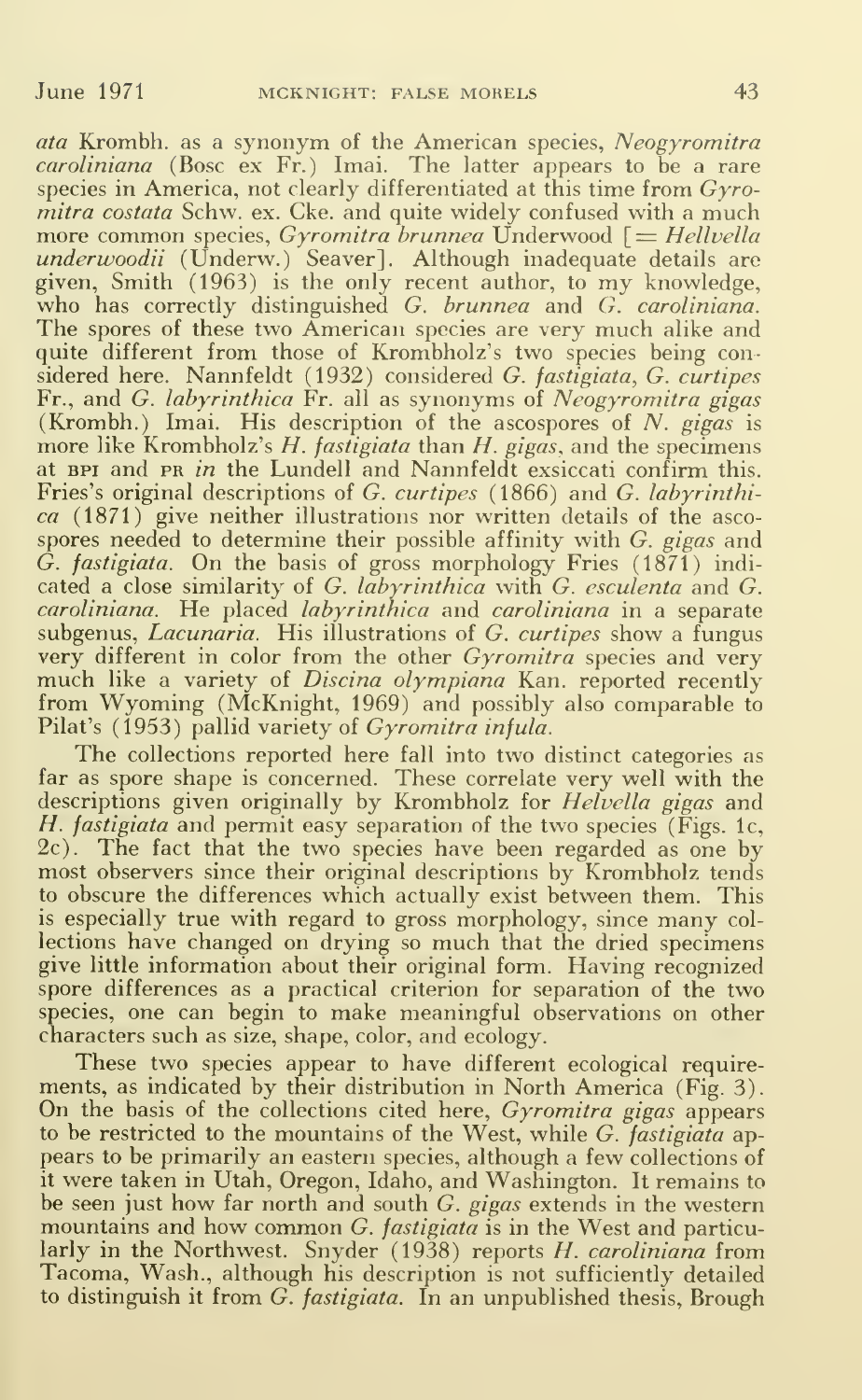

Fig. 3. Distribution of two species of Gyromitra in North America based on collections studied for this report.

(1958) refers the Tacoma collection and two other Washington col lections to Neogyromitra gigas (Krombh.) Imai. His drawings of the spores of one of them, presumably from near Lake Keechelus, show the long apiculus of G. fastigiata. The specimens could not be obtained for study. The number of European collections examined in this study is too small to reach any conclusion except the tentative suggestion that  $G$ . fastigiata appears to be much more common than G. gigas.

There may be a significant difference in the conditions which stimulate fruiting for these two species. Krombholz described  $H$ . gigas as fruiting in March and April and  $H$ . fastigiata as appearing in April. Nannfeldt (1932) stated that G. gigas emerges slower than G. esculenta, and Falck (1923) gives the fruiting for G. esculenta as March to May and for  $G.$  gigas as April to May. From their illustrations and descriptions as well as the Lundell and Nannfeldt exsiccati specimen cited above it is clear that Nannfeldt and Falck both were dealing with G. *fastigiata* as the species is used here, not G. gigas. This difference in time of fruiting may not be significant in itself, since all three are clearly early spring-fruiting species; but the frequent association of G. gigas with melting snowbanks may be important. In those areas where both G. fastigiata and G. gigas occur observations should be made on this and on details of morphology to see if other differences can be found.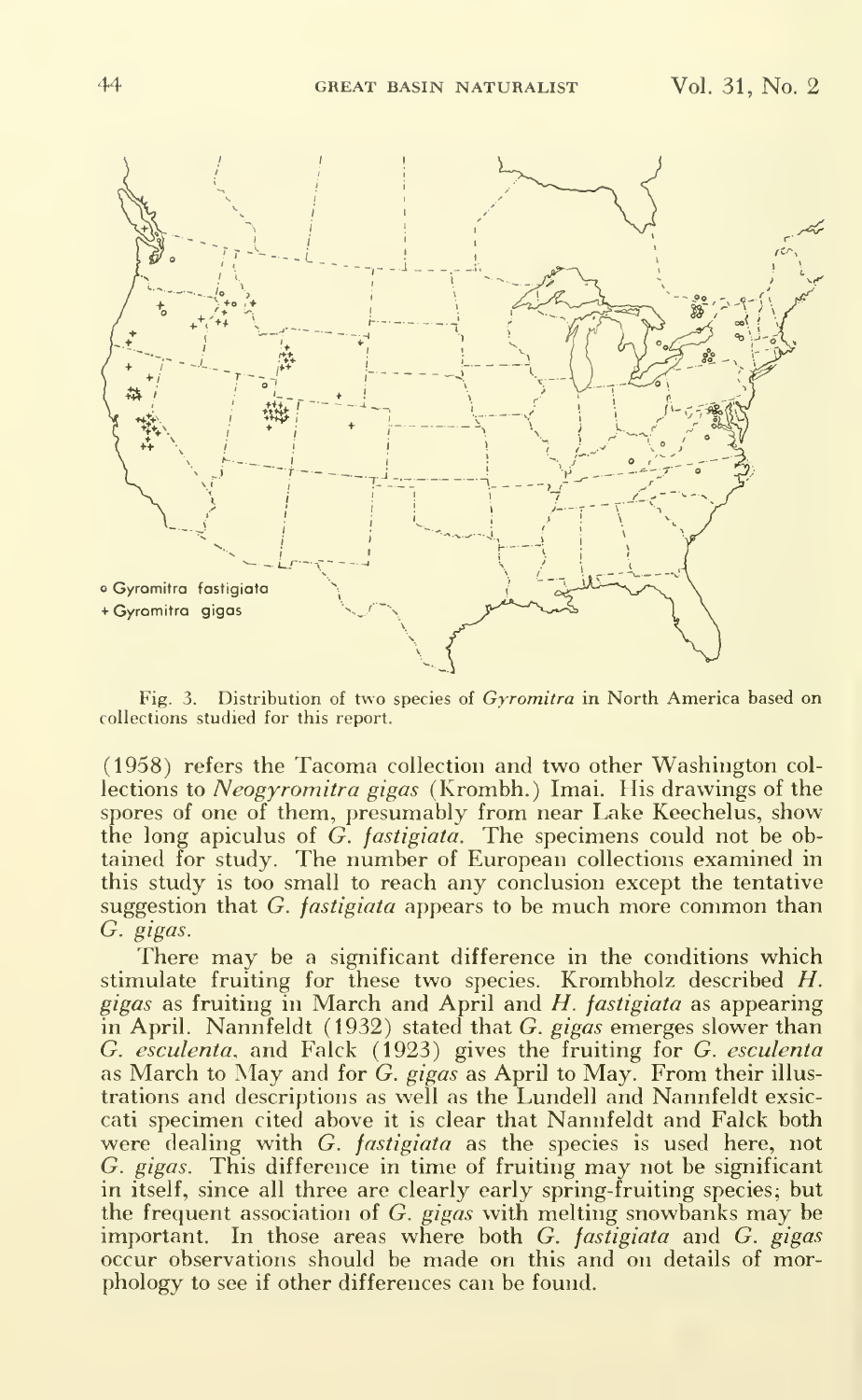Much has been written about spore ornamentation in the G. gigas-G. caroliniana complex. There is some confusion resulting from faulty taxonomy of the species but also some due to differences in sport ornamentation in different populations of G. gigas and in maturity of spores of *G. fastigiata*. Although Krombholz illustrated the spores of  $H$ , gigas as smooth, I admit into the species those with slightly roughened spores having spore characteristics otherwise ap propriate for G. gigas. Actually there is much variation within the species with regard to this character and to spore size, shape, and apiculus. Since, when present, spore ornamentation seems to develop late in maturation of the spores of all the Discineae, this character must be used with caution in characterizing the species. However, spores of some specimens of  $G$ .  $gigas$  collected on a coverslip from  $\hspace{0.2cm}$ maturing ascocarps have smooth spores while those of other speci mens are faintly roughened  $(Fig. 2)$ . In G. fastigiata the reticulum is more distinct and more consistently present on mature spores. In both G. fastigiata and G. gigas, in contrast to G. caroliniana and G. brunnea, the reticulum is much finer and lower and is not drawn up into spicules toward the spore apices. These differences were  $\vec{accurately}$  shown by Maas Geesteranus (1965, Figs. 3 and 4) and parallel the differences in ornamentation shown by me (McKnight, 1969) for *Discina macrospora* Bub. and *Discina warnei* (Pk.) Sacc.

Although I have seen few fresh specimens of  $G$ , fastigiata, my notes on these and on numerous collections of G. gigas indicate that there may be <sup>a</sup> very subtle but significant difference in color of the fresh hymenium of the two species, G. fastigiata being more yellow than  $G$ . gigas. In both species there is considerable color variation on a single specimen and even more between specimens and between collections. However, the various hymnium colors of both are in the large blocks of color designated "strong yellowish brown," "strong brown," and "moderate brown" by Kelly and Judd (1955). Some specimens of *G. fastigiata* were also recorded as "dark grayish yellow," and the "strong yellowish brown" is more yellow than that of G. gigas, as indicated by the Munsell notations reported above. Such small color differences really may not be significant at the species level, but they do seem to be confirmed by a subtle difference in hymenium color in the two species as seen in well-dried herbarium specimens. Observations on color range of the two species fruiting in the same area could be important in establishing the significance of this character in species differentiation. Collectors in Washington, Idaho, Oregon, and Utah should watch for such an opportunity.

The significance of gross morphology and ascocarp size in distin guishing these two species cannot be assessed without more field  $\delta$ bservations, particularly on  $G$ . fastigiata. While admitting to having seen two few fresh collections of  $G$ . fastigiata for a final judgment, I get the impression that differences in size and macroscopic form between it and  $G$ . gigas are not enough to permit distinction of fresh specimens of the two in the field without examining their spores. The "fastigiate" form described originally and illustrated by Krombholz (1832) appears to be uncommon in either species, but this con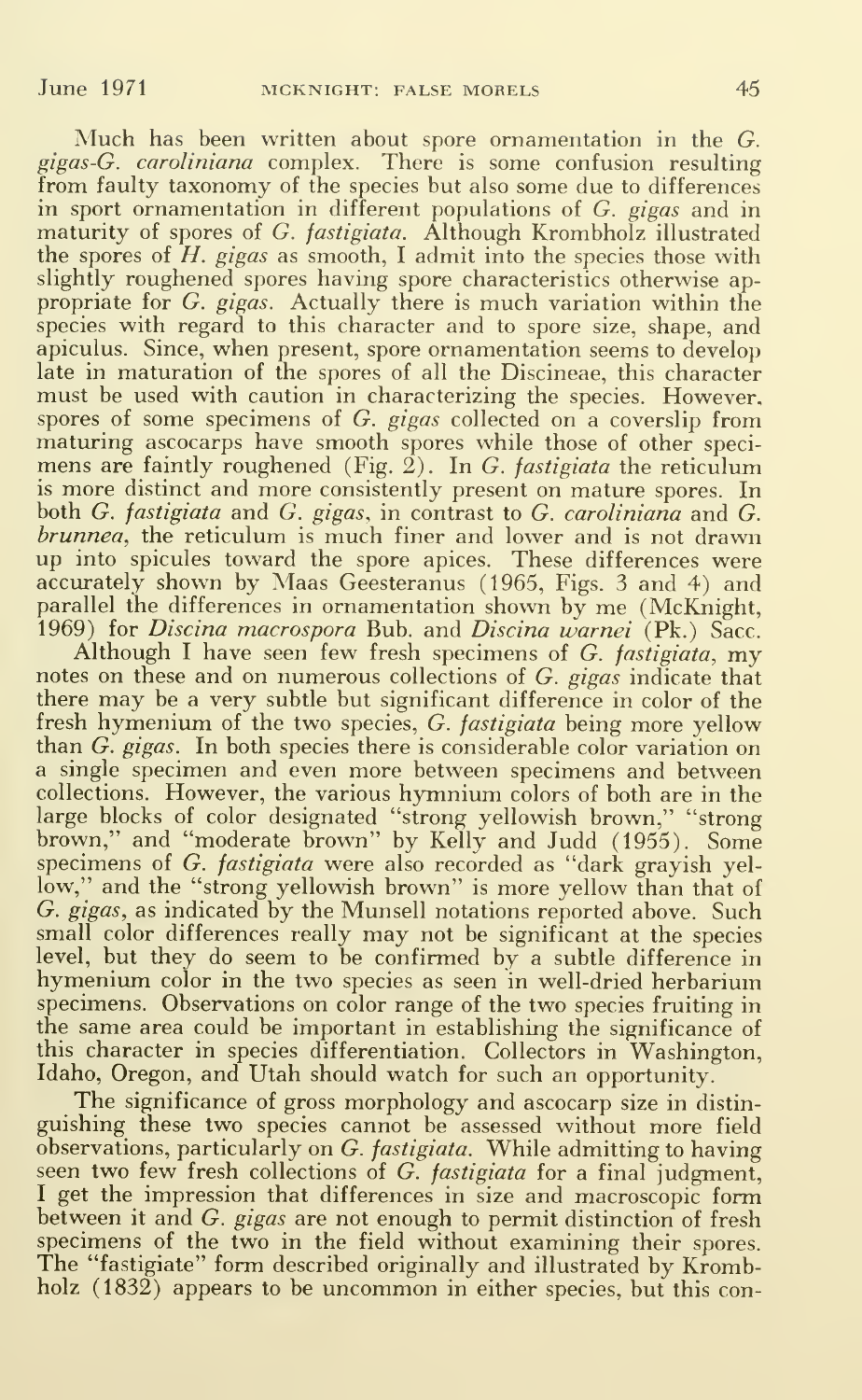elusion may be premature for G. fastigiata. Both species are exceedingly variable in gross form and size. The receptacle is very much convolute in some specimens with numerous small folds extending in all directions, whereas in others it is almost smooth. This character does not necessarily change with age. Although the stipe varies greatly also, it can always be characterized as thick, longitudinally ribbed or lobed, and containing multiple channels inside throughout part or all of its length, contrasting with the typically solid stipe developed on some specimens of *Discina*. The receptacle is usually folded back against the stipe and is often intergrown with it. The entire ascocarp may be wider than it is tall, and the stipe may be almost completely hidden by the recurved receptacle. In all speci mens of some populations the stipe may be very long, calling to mind<br>Krombholz's (1832) illustration of *Helvella tremellosa* Krombh. It may be basically cylindrical or expanded downward. The very short stipitate forms of  $\ddot{G}$ , gigas bear a close resemblance to specimens of Discina apiculatula McKn. which have an especially well-developed stipe, and short stipitate forms of G. *fastigiata* look superficially like D. perlata or D. macrospora Bubák. They are readily recognizable in the field, however, in spite of the fact that they sometimes grow in mixed populations as do different species of *Discina* (McKnight, 1969) and other combinations of *Gyromitra* and *Discina*. Last summer in the Uinta Mountains I found one specimen of G. gigas with a specimen of *Discina perlata* (Fr.) Fr. actually touching its stipe. Fruiting in such close proximity suggests that the mycelia grow intermixed in the soil. One small, solitary specimen of G. fastigiata collected in Maryland (McKnight 11739, врт) had an entirely discinoid receptacle and multilacunate stipe. Further observations are needed on species in both genera to circumscribe the species ac curately, after which the thorny problem of generic concepts may be resolved.

#### Acknowledgment

These studies were supported in part by a Faculty Research Fel lowship and funds from the Research Division of Brigham Young University. Appreciation is expressed also to Dr. Floyd Clarke and the University of Wyoming, The New York Zoological Society, and the National Park Service for the use of their facilities at the Jackson Hole Research Station; to District Ranger Larry Colton and the U.S. Forest Service for use of their facilities at West Portal on the Wasatch National Forest; and to the New York State College of Forestry at Syracuse University for use of their facilities at the Pack Forest.

#### LITERATURE CITED

BENEDIX, E. H. 1969. Art- und Gattungsgrenzen bei höheren Discomyceten, III. Die Kulturpflanze 17:253-284.

- Boudier, J. L. E. 1905-1910. Icones mycologicae ou iconigraphia des champignons de France principalement Discomvcetes. Klincksieck, Paris. 4 vols. 362 p.
- BRESADOLA, J. 1932. Iconographia Mycologica. 24:1151-1200.